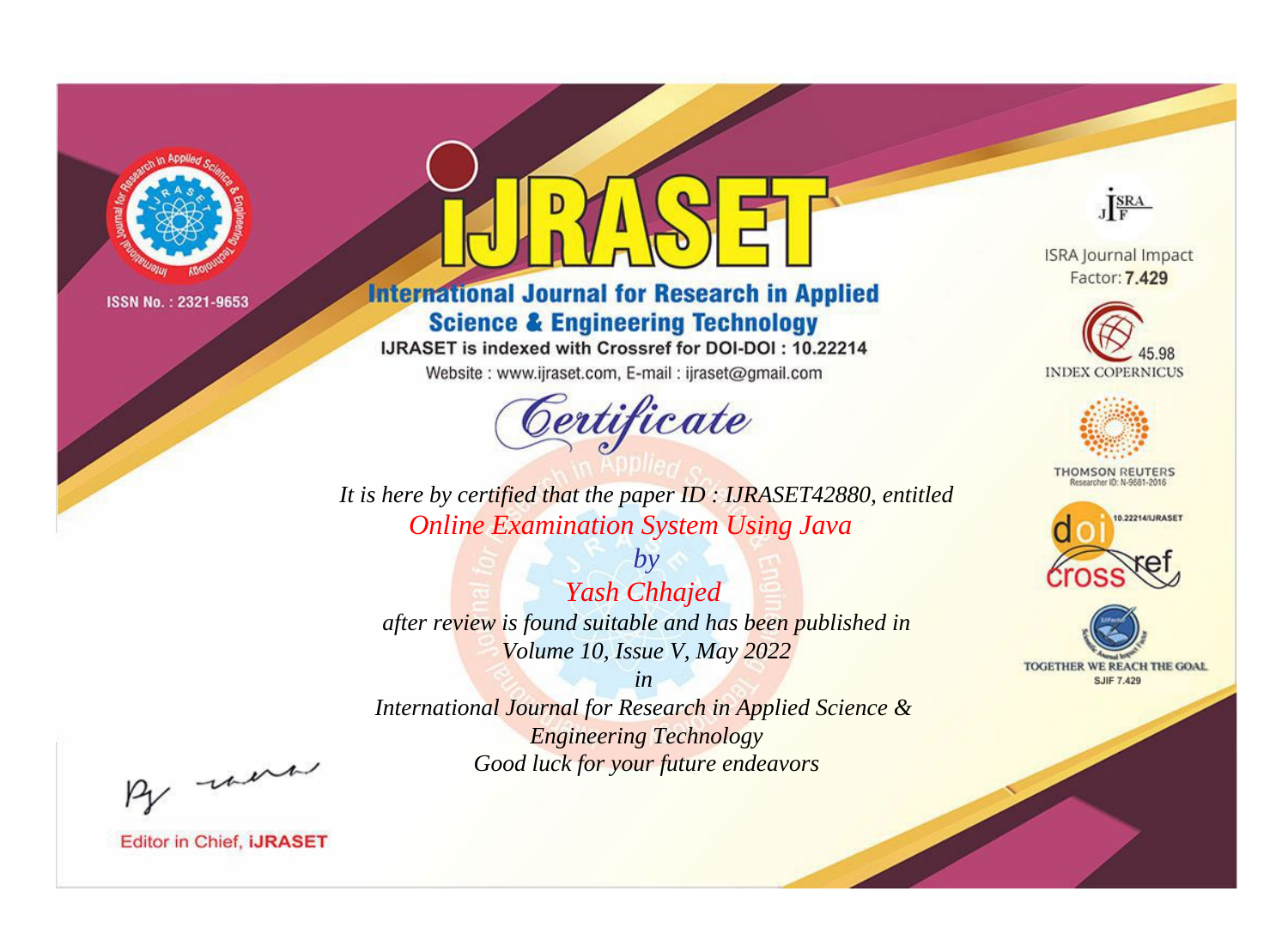

# **International Journal for Research in Applied Science & Engineering Technology**

IJRASET is indexed with Crossref for DOI-DOI: 10.22214

Website: www.ijraset.com, E-mail: ijraset@gmail.com



JERA

**ISRA Journal Impact** Factor: 7.429





**THOMSON REUTERS** 



TOGETHER WE REACH THE GOAL **SJIF 7.429** 

*It is here by certified that the paper ID : IJRASET42880, entitled Online Examination System Using Java*

*by Tanmay Kaldate after review is found suitable and has been published in Volume 10, Issue V, May 2022*

*in* 

*International Journal for Research in Applied Science & Engineering Technology Good luck for your future endeavors*

By morn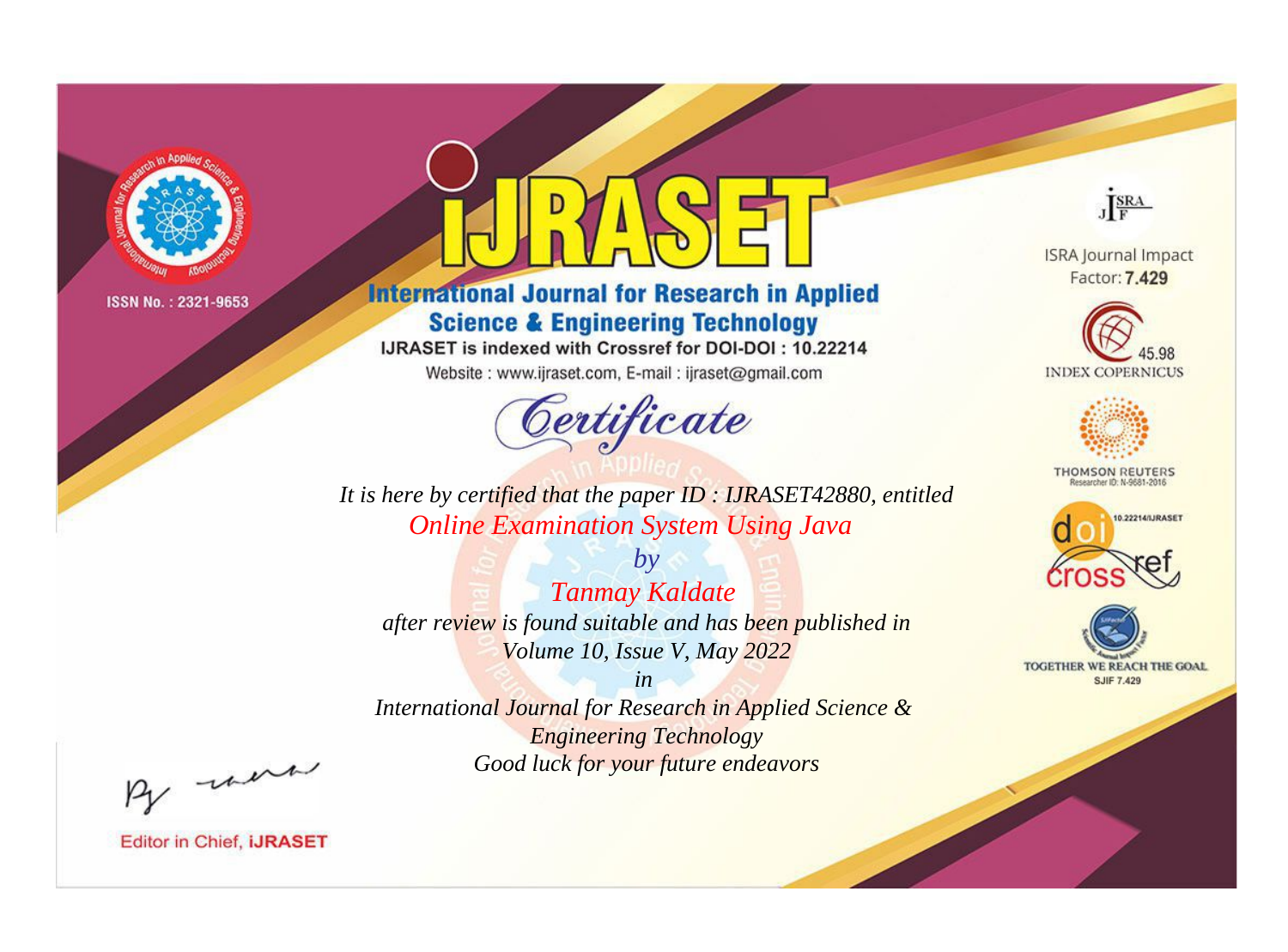

# **International Journal for Research in Applied Science & Engineering Technology**

IJRASET is indexed with Crossref for DOI-DOI: 10.22214

Website: www.ijraset.com, E-mail: ijraset@gmail.com



JERA

**ISRA Journal Impact** Factor: 7.429





**THOMSON REUTERS** 



TOGETHER WE REACH THE GOAL **SJIF 7.429** 

*It is here by certified that the paper ID : IJRASET42880, entitled Online Examination System Using Java*

*by Akshay Landge after review is found suitable and has been published in Volume 10, Issue V, May 2022*

*in* 

*International Journal for Research in Applied Science & Engineering Technology Good luck for your future endeavors*

By morn